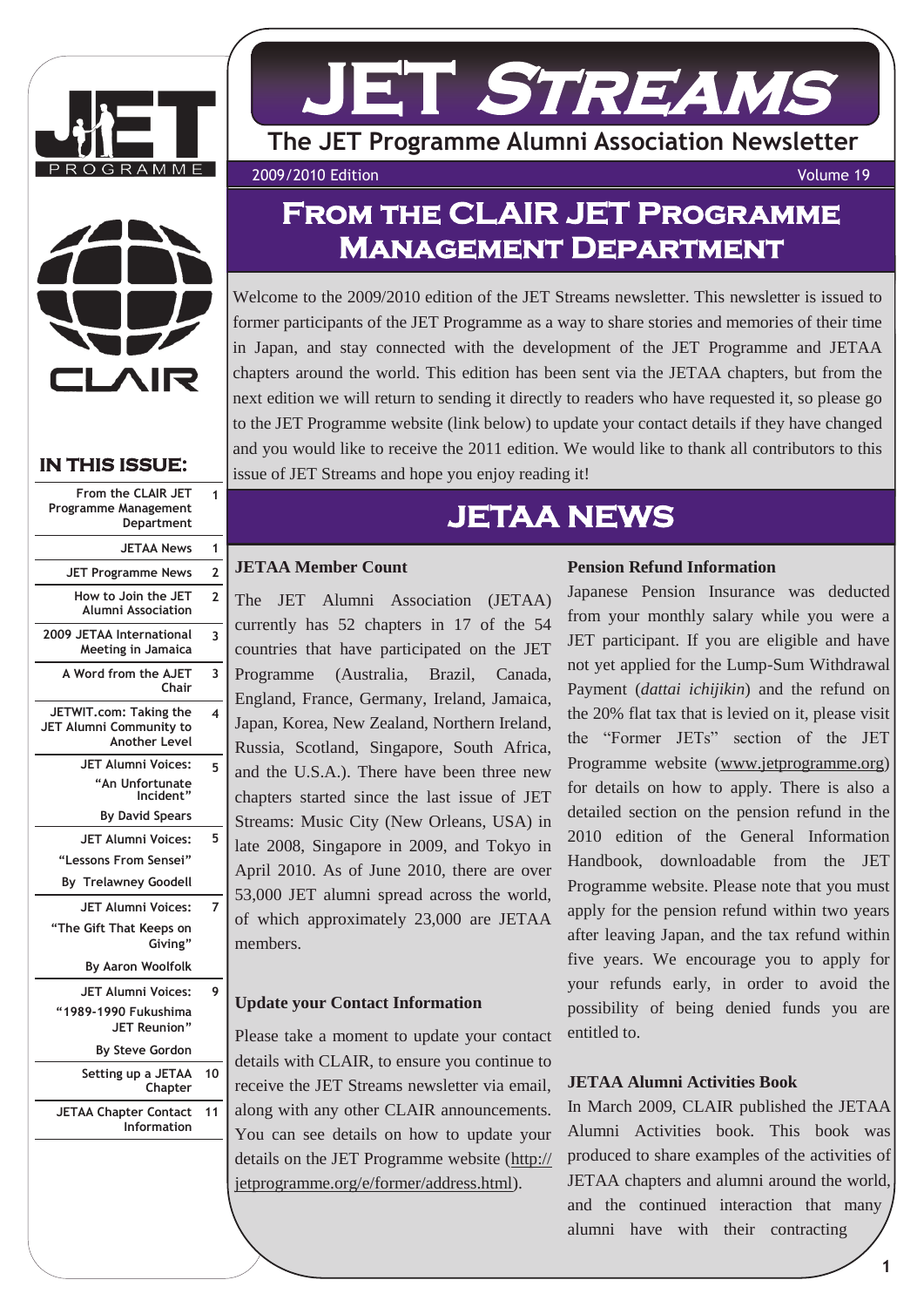## **JET PROGRAMME NEWS**

organisations and areas that they lived in while on the JET Download past editions of JET *Streams* Programme. It is hoped that this book will be helpful in promoting JET alumni and the JET Programme overall to contracting organisations. A PDF version of this download on the website. publication can be downloaded from the JET Programme website: [http://jetprogramme.org/documents/pubs/](http://jetprogramme.org/documents/pubs/JETAA_activities.pdf) [JETAA\\_activities.pdf](http://jetprogramme.org/documents/pubs/JETAA_activities.pdf)

### **Countries and Participant Numbers**

In the 2009-2010 JET Programme year, there are 4436 been updated to new software recently that we hope will participants from 36 different countries (4,063 ALTs, 366 CIRs, and 7 SEAs. In 2010-2011, the JET Programme will separate "After JET / JET Alumni Association" section for welcome approximately 1,500 new JETs, bringing the total former JETs, but we also invite you to have a look and number of participants to approximately 4,330.

#### **New Business Hours for the CLAIR Tokyo Office**

From 1 April, 2010, in accordance with national government policy, the CLAIR Tokyo Office has changed its closing time to 17:45 (previously 18:00). ※New business hours: 9:00-17:45

#### **The JET Programme Website**

The JET Programme website (www.jetprogramme.org) contains lots of useful information for aspiring, current and former JETs.

In the "Former JETs" section, you can:

Get information on updating your contact details

- 
- Find information about the Pension Refund

We also have the majority of our publications available for

#### **JET Programme Forums**

There are also forums on the JET Programme website to provide a discussion place for anyone involved with or interested in the JET Programme. The forums have just make the forums even easier to navigate and use. There is a share your experiences with both current and aspiring JETs. The forums can be accessed at: www.jetprogramme.org/forums/



## **Would you like to join the JET Alumni Association?**

The JET Alumni Association (JETAA) was created in 1989 to strengthen and maintain the bonds of friendship developed between JET Programme participants, and to promote a broader and deeper understanding of Japan and the countries participating on the JET Programme.

Returning JET participants can join by indicating the chapter they would like to join on the "Online JET Alumni Association (JETAA) Membership and Contact Information Form" that will be sent out soon. Other JET Alumni should contact their nearest chapter directly.

For further information about JETAA, visit the JETAA International website at:

## **[www.jetalumni.org/](http://www.jetalumni.org/)**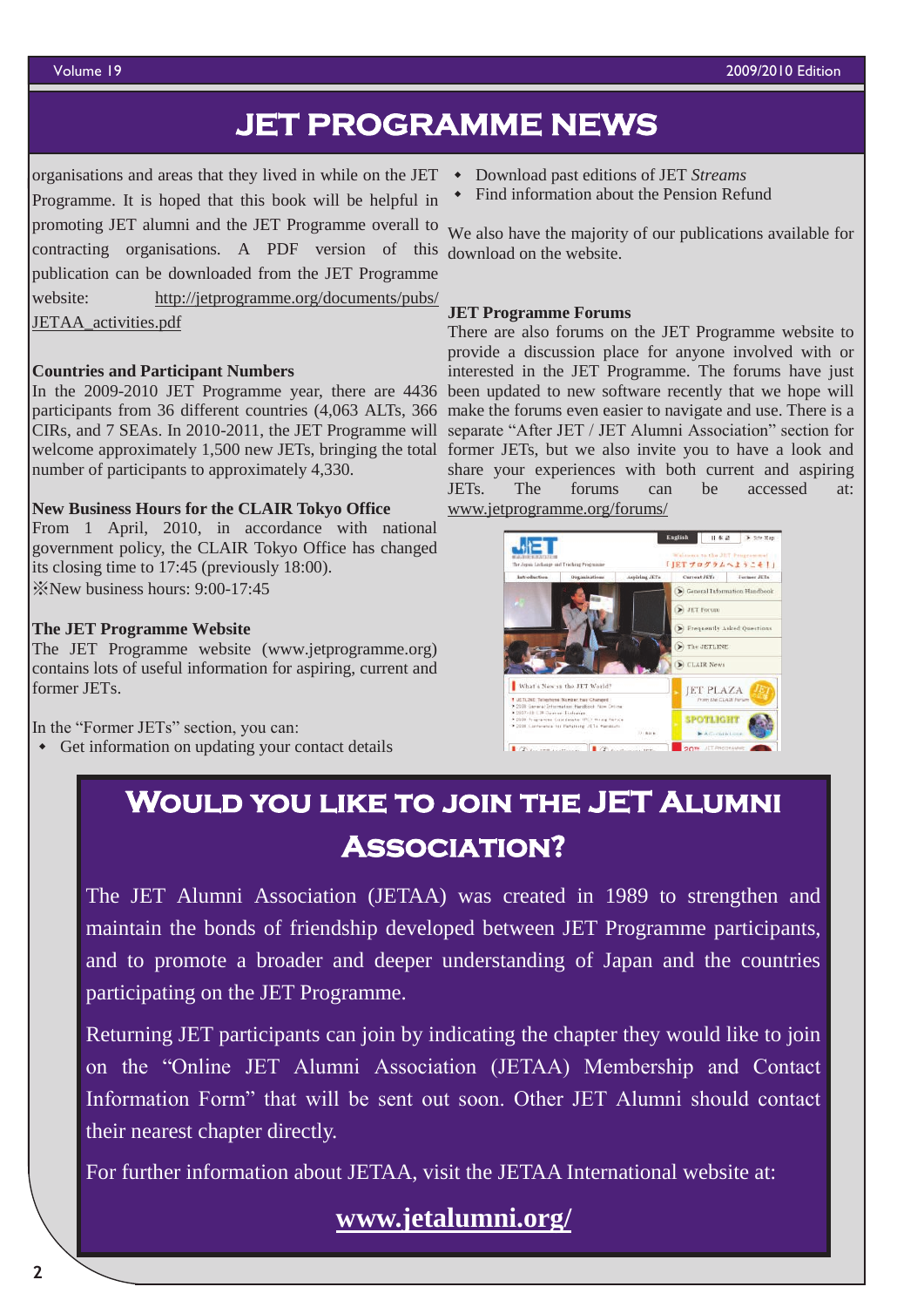#### 2009/2010 Edition Volume 19

## **2009 JETAA International Meeting in Jamaica**

The Annual JETAA International Meeting was held from 2 and the calibre of JET participants returning to their home -4 October, 2009 in Kingston, hosted by the Jamaica countries and looking for work. This year we'll be JETAA Chapter. The purpose of the meeting is to bring continuing this discussion to focus on how we position our together a representative from each country with a JETAA unique organisation to benefit our membership, and how chapter to share ideas for activities and initiatives, we can raise our presence via online sites such as our own brainstorm how we move to the future as an alumni website, [www.jetalumni.org,](http://www.jetalumni.org) as well as social networking organisation, and leverage being the largest global sites (JETAA has presence on Twitter ([jetaai\)](http://twitter.com/jetaai) and exchange alumni association to our best advantage. This LinkedIn (Official Japan Exchange and Teaching (JET) meeting was particularly successful for achieving the **Programme and Alumni Association (JETAA)**). goals. The Country Representatives brought the experiences from their own chapters and others in their countries to showcase. In particular, we heard about the New York Chapter's Author Showcase, where three authors living in the NYC area with varying backgrounds and connections with Japan came to speak to JET Alumni members, Auckland's (New Zealand) workshops that are run by the Alumni to help students sitting their Japanese high school examinations, an Art Exhibition in Toronto where JETAA members displayed their work in a popular gallery, and Steven Horowitz's great website full of resources, discussions and articles for JET Alumni: [www.jetwit.com](http://www.jetwit.com)

We also spent time discussing the brand of JETAA and how we can help raise awareness of the JET Programme

We were also treated to some cultural experiences of Jamaica by JJETAA with a trip to Bob Marley's house – now a fascinating museum, a talk on the Rastafarian movement by historian and researcher, Louis Moyston, great Jamaica cuisine at the official receptions and lunches, and a fun night out to Mas Camp, an outdoor Jamaican dance party.

Thank you and otsukaresama deshita to MOFA, CLAIR, the Japanese Embassy of Jamaica and JJETAA who made this meeting possible.

Michelle Fox Chair, JETAA International



## **A WORD FROM THE AJET CHAIR**



Greetings everyone!

My name is Caroline Ideus and I am a third-year ALT in Shimane Prefecture. I have just recently started as the Chair of National AJET for 2010-2011. National

AJET represents all current JET Programme participants and provides them with personal and professional support. As JET alumni, you are in a unique position to lend your own knowledge and experience to current JETs in ways that AJET may not be able to. Through continued cooperation, AJET and JETAA can mutually benefit and assist each other in meeting our goals.

Please do not hesitate to use myself or any other member of the National Council as points of contact for tapping into the present JET world.

For more information, please refer to the National AJET website, [www.ajet.net.](http://www.ajet.net) I look forward to working with you this year.



 Caroline Ideus 2010-2011 National AJET Chair

[chair@ajet.net](mailto:chair@ajet.net)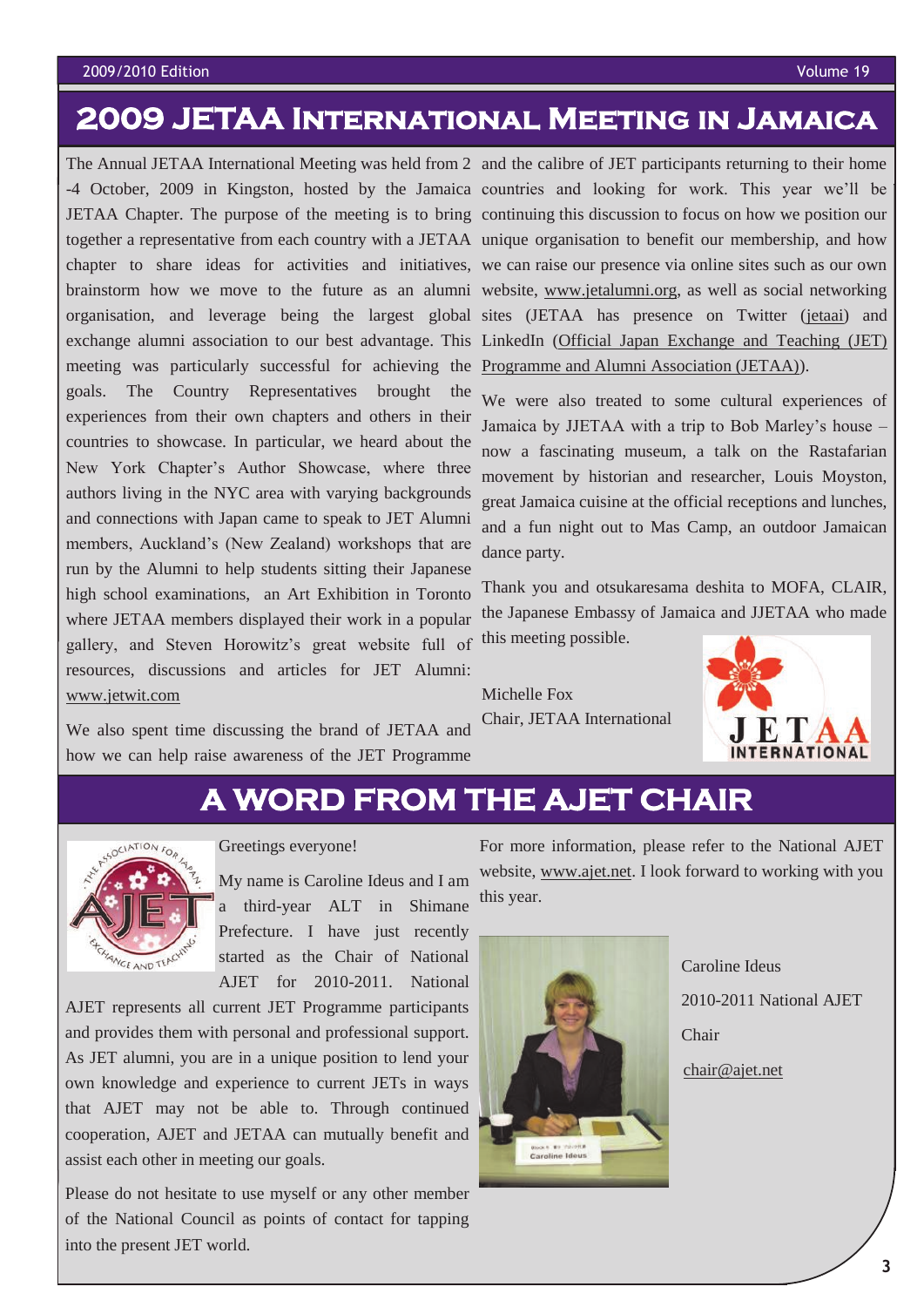## **Jetwit.com: Taking the JET Alumni Community to Another Level**

<This article was printed in the Winter 2009 issue of the writing about her job search process for the benefit of JETAA New York Quarterly newsletter (JQ)>

*\*\*\*\*\*\*\*\*\*\*\*\*\*\*\*\*\*\*\*\*\*\*\*\*\*\*\*\*\*\*\*\*\*\*\*\*\*\*\**

*After spending the last several years growing the JETAA NY Quarterly (JQ) newsletter into a full-fledged alumni magazine, Steven Horowitz (Aichi, 1992-1994) began focusing his efforts on [JetWit.com](http://www.jetwit.com/) in late 2008. JQ caught up with Steven to learn more and see how he's doing.*

#### **Hey, what is a JetWit, anyway?**

It's just "JET" plus the acronym for "Writers, Interpreters and Translators." I started the **WIT** e-mail group in May **So what's the plan going forward?** 2008 to find more writers for the JET alum publications and also to help freelance translators find more work opportunities. I wanted to create a sort of

public face for the WIT group to be able to do these things on a more consistent basis. I also wanted to create an online archive of newsletter articles that editors from other JETAA chapters could easily access and copy and paste for their own chapter newsletters.

## **Then why does JetWit look like an elephant?**

[*Laughs*] I knew I wanted a Japanese-style mascot, so I went to graphic designer and Web developer **Zi Mei** (Saitama, 2002-2005) because I'd seen some of the excellent characters he created on his (**[sugarcloud.com](http://www.sugarcloud.com/)**). I told him I wanted a cute animal, and somehow he came back with an elephant that he named **younger JET set?** A.J., which I love anyway.

#### **How's it going so far?**

Pretty good. The site is getting between 50 and 200 hits per day right now. But more importantly, it's helped some JET alums find work, like **Julie Matysik** (Yamanashi, 2006-2007) who had just moved to New York and was

looking for work in publishing. I asked her to start

other alums. Within two posts, another JET alum at a publishing house saw her posts, got in touch and ended up offering her an internship. Meanwhile, **Jonathan Trace** (Fukuoka, 2005-2008) was also looking for work in publishing and writing, and had just started doing the **JETAA Chapter Beat** feature for JetWit when Julie told me to let Jonathan know that her company had another internship opening, which Jonathan subsequently got. This is the JET alum network at work and it makes me really happy.

I'd love to get more JET alums writing about their expertise, like triple-threat interpreter/translator/writer



Stacy Smith (Kumamoto, 2000-2003) who does the **WITLife** posts after watching Japanese news each day, which she does anyway to keep her interpreting skills sharp. I'd also love to keep pulling veteran JET alums out of the woodwork. Like authors **Roland Kelts** (Osaka, 1998-99) (*Japanamerica*), **James Kennedy** (Nara, 2004-2006) (*The Order of Odd-Fish*) and **Rob Weston** (Nara, 2002-2004)

(*Zorgamazoo*), who I never would have learned about if I hadn't started JetWit. I also wouldn't mind attracting some paying advertisers.

## **At the risk of offending, you're a bit of a veteran JET alum yourself. Any parting words of wisdom for the**

So I'm at that age where I can start indiscriminately doling out gratuitous advice? OK, might as well get on my soapbox while the memory is still relatively sharp. I guess I'd say that the JET alumni community is a terrific resource, and it's still largely untapped in many ways. Given that the economy doesn't seem inclined to do anyone any favors these days—well, except for those of us who work in the bankruptcy field—now is a great time to take advantage of the JET Alumni Association and our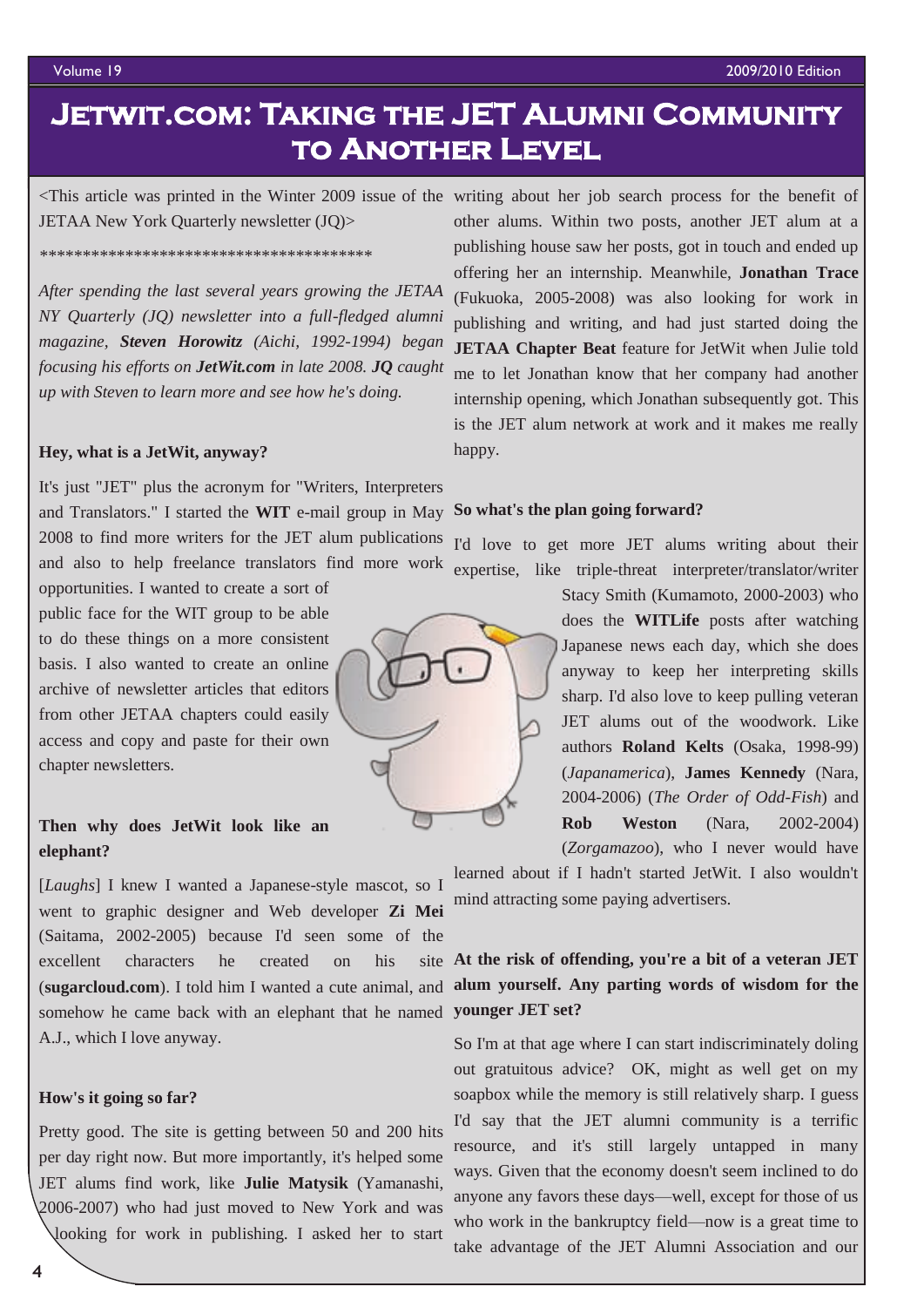#### 2009/2010 Edition Volume 19

network, including JetWit.com. You can meet a lot of people, but more significantly you can use the organization to create opportunities for yourself to get experience in whatever field you want.

*Thanks, Steven. And good luck with everything. We'll keep an eye on [JetWit.com](http://www.jetwit.com/) in the meanwhile.*



**JET ALUMNI VOICES**

## **"An Unfortunate Incident"**

## **By David Spears (Gifu, 2008-2009)**

*Journal entry from August 5th 2008:*

Following a half hour bus journey in 30 degree heat and 95% humidity, I finally arrived in Kokofu Junior High School in unfortunately a rather sweaty state for my first day at work. Already fairly anxious, because at this point I speak one, maybe two, words of Japanese, and am conscious that I will have to imminently introduce myself to the Principal and rest of the faculty, I decided to pay a quick trip to the bathroom to freshen up.

After splashing my face and fanning myself down with my new school file, I looked around for some paper towels to wipe my brow with. No such object appeared to exist - but there was however a selection of small flannels hanging on a clothes horse close to the sink. After selecting a fairly clean towel from the rack and wiping my face and neck, I then inspected myself in the mirror – exceedingly pleased to see a somewhat less dishevelled chap looking back at me! Highly relieved that the self introductions that followed in the staff room were not as disastrous as the mental versions that had kept me awake the night before, I began to relax in my new environment.

A tour of the school followed, courtesy of one of the younger English teachers, beginning in the facilities that I had just made use of. I nodded politely when instructed that upon entry to the lavatory, one must change their shoes to the 'toilet slippers' provided - a fact that I had drummed into me at both the London and Tokyo orientations. I was, however, horrified to learn that the flannels I had just dabbed my cheeks and forehead with,

were unfortunately not intended for that purpose - they were in fact used to wipe the inside of urinals and the toilet floor at 'cleaning time' at the end of the school day. As I'm sure you can imagine, the rest of the tour continued with yours truly attempting to wipe from his face the multiple diseases that I am now certain I have contracted!

## **"Lessons from Sensei"**

## **By Trelawney Goodell** (**Wakayama,**

## **1995-1997)**

I chose calligraphy as a fun creative outlet that combined writing and painting. A friend at the Board of Education who had been studying for years encouraged me to join the class at the Hirogawa Community Center.

On my first day, Oka-sensei greeted me warmly. Instead of using my last name, he gave me a new name: Shungetsu, explaining that Spring Moon was an appropriate name for a young woman. Oka-sensei had furrowed wrinkles in his

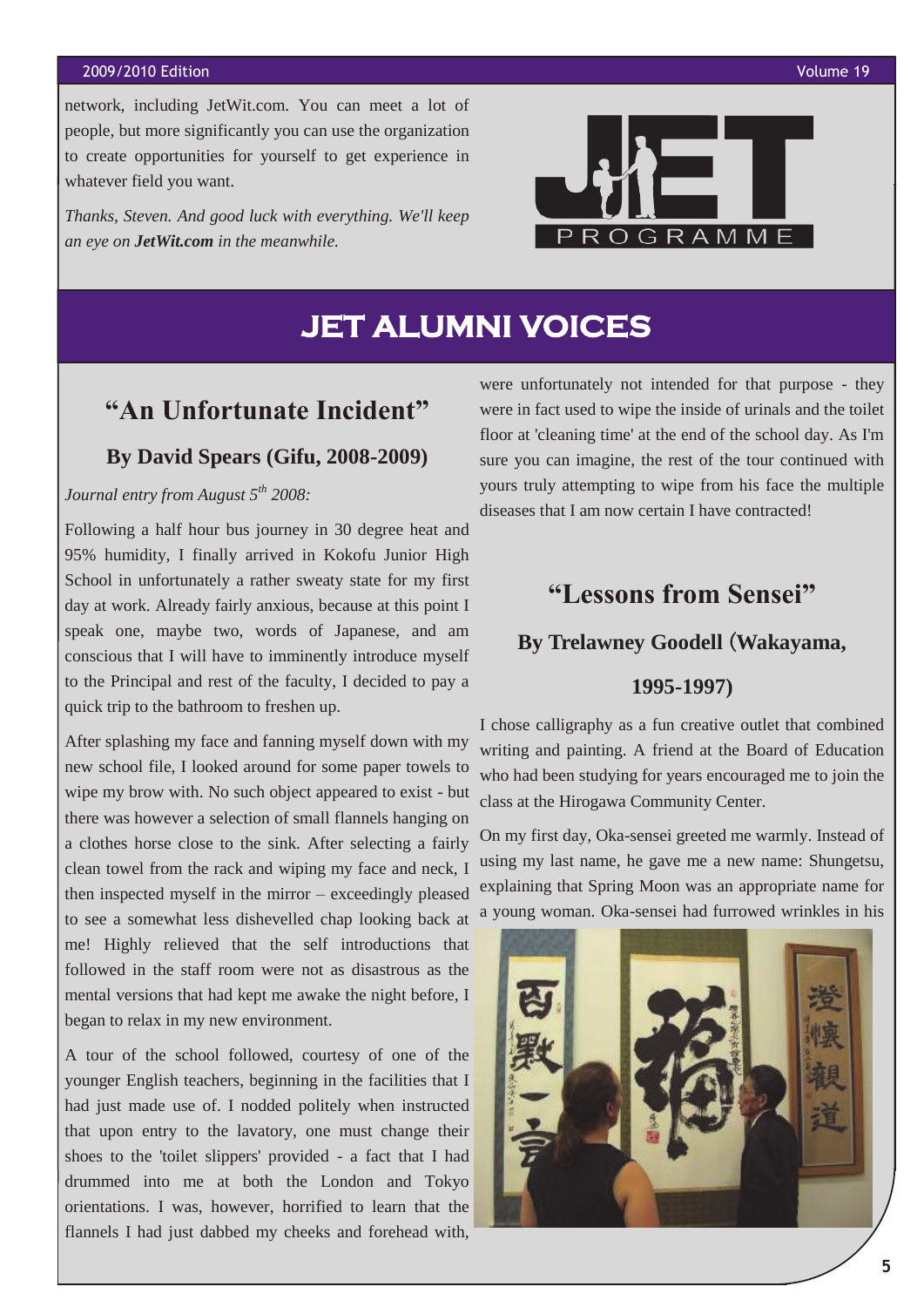## **JET ALUMNI VOICES**

sun-worn face and bright, shining eyes that lit up when he After tea, we toured his museum. As we stepped across the then I moved on to the vertical line.

After what seemed to my impatient mind like endless practice of the core strokes, it was time to see the characters I would work on. Oka-sensei explained that since my time in Japan was limited, I could skip past the years of strict adherence to form and try a fun style. He drew a master copy with three characters: yuki, tsuki, hana. I knew them all!

I studied his model and tried to focus my mind. I breathed in slowly through my nose and then exhaled. I wiggled my shoulders to release the tension. Then, I dipped the brush into the shiny ink pool and drew the first stroke of yuki. The placement was fine, and I forged ahead. I copied sensei's bold and flowing style as best I could. Sensei came over and looked at my work. "Not bad," he said, smiling. "Your first could end up being your best." I looked at him skeptically. "But you should do fifty or so more." He smiled and moved to another student.

He spared my first attempt. When he corrected my next attempts, his orange line extended further or turned more sharply or followed a different route. A set of characters that I thought I might share with my parents became an interim learning point.

In summer 2008, I returned to Wakayama for the first time in 10 years, and I met Oka-sensei again. A wonderful English teacher, Mrs. Hirahata, had started studying with him. When I discussed visiting, she said that Oka-sensei had invited us over for tea and to see his collection.

We sat in his study, sharing pleasantries. He poured the tea out, raising and lowering the tea pot to get the exact amount of air to mix with the stream. We complimented the beautiful teacups, and noticed his collection against the wall. Oka-sensei explained that when he saw everyone scrambling to have the next new thing, he started looking back. "The things from antiquity that have value will continue to have value," he said.

smiled, which was often. He patiently showed me how to threshold, the cool air provided welcome relief from the work the sumi into a pool of ink, and then how to hold the oppressive August heat. Beautiful calligraphy hung along brush. Next, he demonstrated some basic strokes. I filled the walls. Some were more like paintings than words. I pages with attempts at the bone-like ichi character, and slowly walked around the room, attempting to soak it all in and read the characters. Oka-sensei pointed out a couple of pieces that were created by his sensei. The rest were his own. Before I was ready to leave, Oka-sensei led us upstairs to a room with rows of display cases. The older sumi blocks had rough edges and looked like charcoal. The newer ones were ornately decorated with dragons and phoenixes. Some were painted or gilded. I couldn't imagine destroying a masterpiece of art to be able to write! The importance of writing in China and Japan suddenly dawned on me.



Oka-sensei led us outside to his studio. Brushes of all sizes hung against the walls, and there were wooden cubby holes full of writing paper. Oka-sensei sat on a cushion on a low tatami platform. He gave me some tips on meditation: "Breathe slowly in and out. Focus. Let go." I had tried meditation a few times without results. Mostly, I found myself thinking about not thinking. Oka-sensei asked me about walking meditation. He placed his arms across his chest and then explained that it was important to walk briskly with intention. "Pah-pah-pah," he said. He got up to show me.

He and I stood with our backs to the door. First, he demonstrated. He moved smoothly and quickly, like a much younger man. He gestured that it was my turn, and I went for it. I was amazed how quickly I crossed the small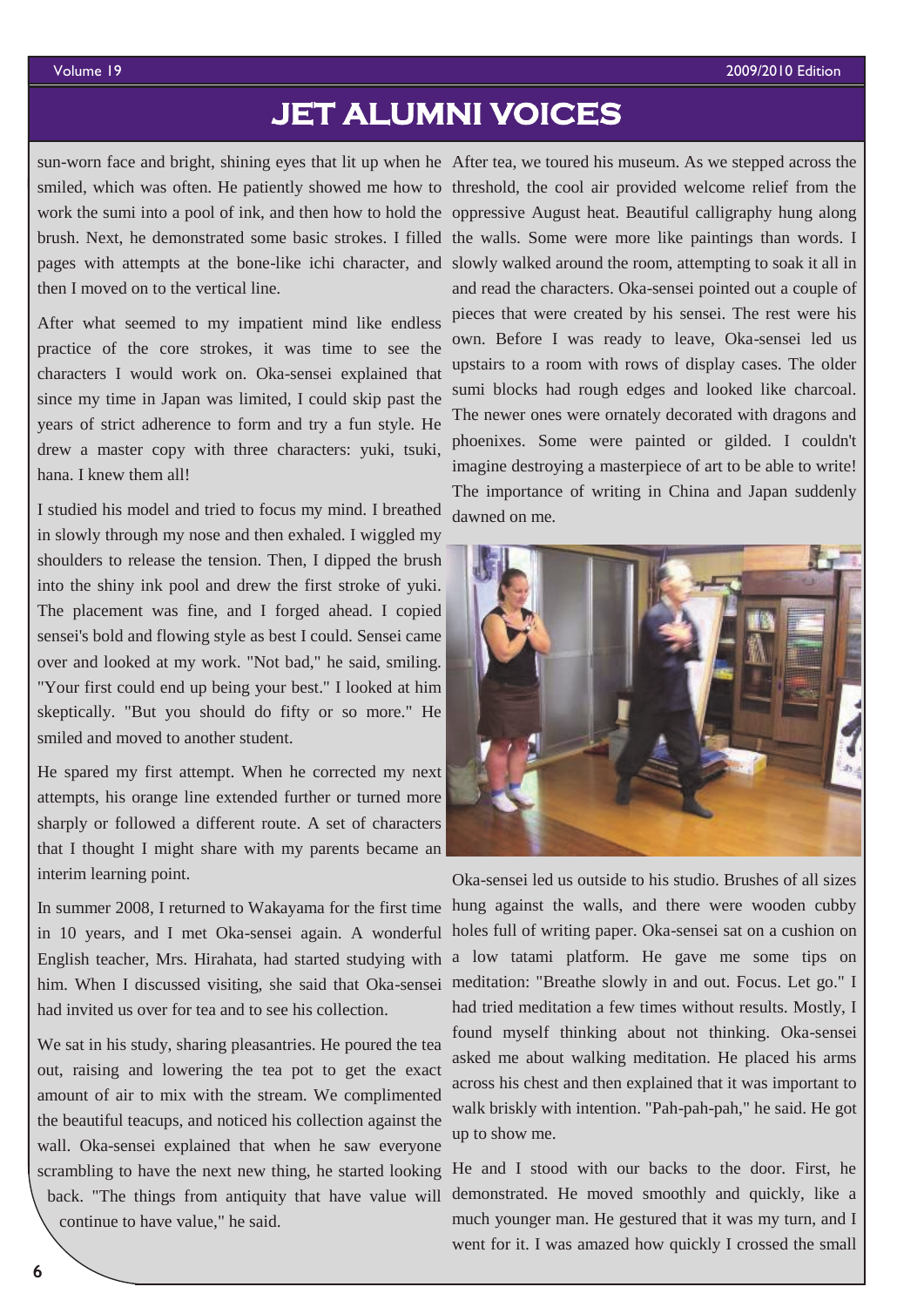#### 2009/2010 Edition Volume 19

## **JET ALUMNI VOICES**

room. My mind was focused only on two things: the on their way to get information about something called Hirahata taking pictures.

*Photos courtesy of Kimiko Hirahata*

## **"The Gift That Keeps on Giving"**

## **By Aaron Woolfolk (Kochi , 1992-1993)**

I often speak to JET alumni who tell me that, while they had a wonderful JET experience that changed their lives, they have not kept in touch with their friends and colleagues from Japan. For some with fond memories of their time there, years have passed since they have had I ended up a JET in Kochi Prefecture, and I loved it. In contact with anyone from their city or prefecture.

I certainly do not criticize anyone who does not keep up with Japan. Post-JET lives tend to be busy with school, work and the pursuit of career goals, and/or family. Schedules become tight, and return trips to Japan can be impractical and expensive. As time passes, we tend to write or call acquaintances across the globe less and less. Life goes on, and Japan becomes another in the long list of life experiences that we are grateful for but do not dwell on.

But I would encourage current JETs to look at their current tenure as an opportunity that can continue to bear fruit long after they leave. I'd also like to urge alumni who have let their contact with Japan fade to consider re-establishing those ties. For me, the greatest benefits I received from Japan came *after* I left the JET Programme and returned to the United States. Indeed, the relationships I made as a JET 17 years ago not only became an enduring part of my life, they have had a huge impact on my dreams and director and writer, "The Harimaya Bridge."

#### \*\*\*\*\*\*\*\*\*\*\*\*\*\*\*\*\*\*\*\*\*\*

In the fall of 1991 I was a senior at the University of California at Berkeley, looking forward to graduation and filling out applications for graduate film programs. One day I ran into two friends on campus that said they were

movement and the destination. I didn't even notice Mrs. The JET Programme. Having some free time on my hands, I decided to tag along. I ended up applying to JET, but I had no intention of ever going. My mind was set on starting my film studies, and I looked at the JET Programme solely as a back-up plan that I figured I would not need. Sure, it was really competitive getting into film schools those days, and I had only applied to a few programs. But I was so determined (read: naïvely confident) that I figured nothing would get in the way of my goal...

> ...until not getting accepted into any film schools got in the way of my goal.

> fact, I soon started thanking my lucky stars that film schools *had* rejected me. I was glad to be where I was, living how I was living...a fun job, lots of friends, a great girlfriend, and the feeling that every day was an adventure. I planned to remain a JET for what was then the three-year limit. As an afterthought though, I again sent off applications to film schools just so I could say I did. I did not put nearly as much time and effort into the applications as I did the previous year, as the plan was to get rejected and carry on with my merry life in rural Japan.

> And then I got accepted. To a top school. That would not let me defer. So, with a lot of soul-searching and faced with an opportunity that might not come again, I reluctantly decided to leave Japan at the end of that first year and enroll in graduate school in New York City.

chosen career - for I write this shortly before the most exciting city in the world, all I could think of was nationwide release in Japan of my feature film debut as a getting back to my little town in Japan. And that's what I But I had been mentally and emotionally set on staying in Japan for three years, yet I left after just one. The result is that I felt my JET experience was woefully incomplete. For a year, even though I was living in the heart of the did. I found a Japanese travel agency with inexpensive plane tickets and started making return trips to Kochi. I'd see my friends and colleagues and former students there on an annual basis. Indeed, since ending my life as a JET in 1993, I have been back to Kochi nearly every year since.

> Eventually I started to think ahead to the future career I hoped to have as a filmmaker, and how I could get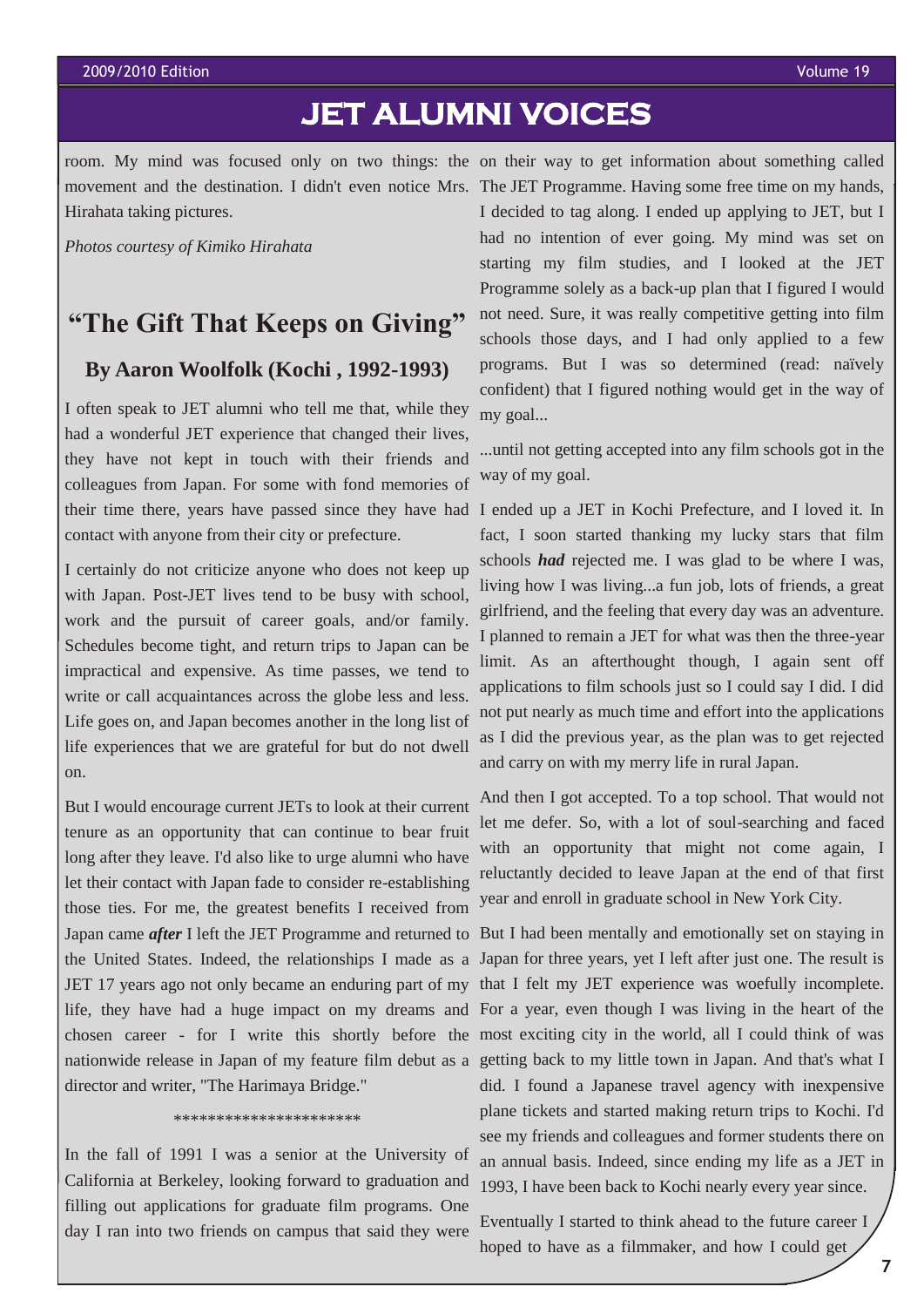## **JET ALUMNI VOICES**

there. I decided to put Japan into the mix, and for my My relationship with Japan has not only benefited my life graduate thesis project I made two short films in Kochi: long after I left the JET Programme; it has also provided a "Eki," a comedy about a JET two weeks into his new life boon to my career. Wanting to come to Japan to make the in Japan; and "Kuroi Hitsuji," a drama about that same films, there was no clear path to doing so. There was even JET six months later. That started me on the path to where doubt in some quarters that they could be done. But I am now: having completed the feature film "The starting with my extended Kochi family, and then working Harimaya Bridge".

It was on these endeavors that I really benefited from I think JETs and JET alumni who want to remain engaged having actively kept in touch with the people from my JET with Japan in the future can do so, and that such a situation days. For in doing that, I had kept them engaged in my does not have to be relegated to the arts or teaching. It also life, providing them with a front-row seat to my pursuit of does not necessarily have to involve staying or spending my dream career. They wanted me to succeed, and when an extended period of time in Japan (which many people they learned I wanted the path to my future to go through simply cannot do). Of course, there have been large Kochi, they stopped at nothing to help me.

The fingerprints of my JET experience are all over "The Harimaya Bridge," not only in terms of the story, but, most significantly, in the making of the movie itself. One of the schools we filmed in and whose students we used as If you are a current JET and you have an idea of what extras? The principal had worked with me in the county career you will pursue in your home country, I encourage education office during my JET year. The use of the main you to get to know people and institutions related to that commercial strip in one of Kochi's key towns? Arranged career in your town/city/prefecture. Above all - and this by members of the Susaki Broken English Club, a local applies to both current JETs and alumni - it is good to stay conversation group I participated in as a JET. Indeed, the in touch with those people that are/were regular parts of very foundations of the project - getting Kochi Prefecture your life in Japan: co-workers, friends, neighbors, club onboard to support it; meeting two successive governors members, etc. If you ever want to initiate something in and receiving their blessing; getting access to several Japan that relates to your current work and/or interests, it pivotal locations, including historic Kochi Castle; and so is those people who will be the most enthusiastic about many more examples - were put in place by friends I had helping you to succeed. met and worked with as a JET. And I can't even begin to describe the wonderful, comforting feeling of old friends my former JET supervisor, former education office colleagues, former neighbors, former students - coming by the film set to say hello.

dollars, supported by one of Japan's biggest film experience was the gift that keeps on giving, and my life is companies, with Hollywood and Japanese movie stars, so much better because of it. with hundreds of crew and staff members in four countries on two continents, and with plans for a big nationwide and international release...and yet none of it could have happened without the colleagues and friends I had met in my capacity as a JET 17 years earlier.

with people in the film industry, I have come to this point.

numbers of JETs who went on to become teachers that either stayed in Japan or returned to their home countries and set up opportunities for cultural exchange. But I think there can be innovative ways to do so in several fields.

So here was a film production with a budget of millions of for Japan to enhance your career. For me, my JET Coming to the conclusion of your life as a JET does not mean having to say goodbye to Japan. Yes, some folks *want* to leave Japan behind. But for those of you who want it to remain a part of your life, there are a lot of ways to do that, from simply maintaining friendships, to finding ways

\*\*\*\*\*\*\*\*\*\*\*\*\*\*\*\*\*\*\*\*\*\*\*\*\*\*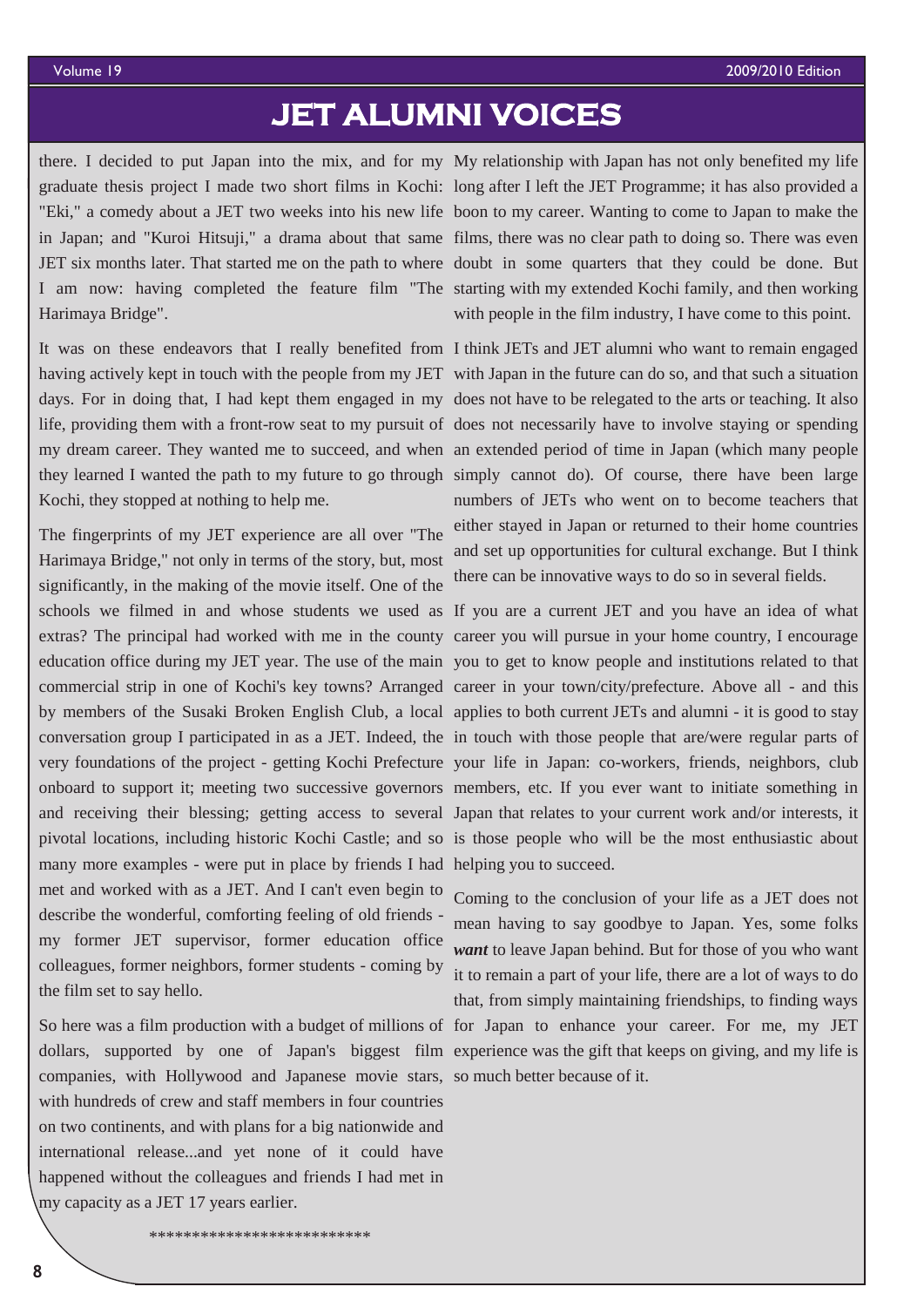## **JET ALUMNI VOICES**

## **"1989-1990 Fukushima JET Reunion"**

## **By Steve Gordon (Fukushima, 1989-1990)**

After almost two decades, a group of ex-JETs from Fukushima prefecture gathered together in a cottage in the Gatineau Hills of Quebec to reminisce about our experiences in Japan and the changes in our lives. This was our second reunion: in 2000, we gathered on Savary Island off the coast of British Columbia. We've managed Though we don't get together often, our friendships together again, it seems as if no time at all has passed.

With cries of "Kampai" ringing in my ears, I think back upon the experience of living in a small town in northern Japan and reflect on what a life-altering experience the JET programme was for all of us. Now older, somewhat wiser It is a testament to the value of the JET Programme that (?), and with families in tow, we share stories, meet each other's spouses and children, laugh and play as if we were felt this story was worthy to share with the readers of JET 20 years younger. The Sapporo flows like it did those many Streams. years ago and the banter hasn't slowed a bit! It seemed like old times with all of us camped together in close-quarters for a week, though having a whole troop of kids along

certainly changed the group dynamic – it was even more fun! The lakeside sumo match on the last day was a trip highlight!

Participants included: Bret Aker of Virginia, former Nishigo-mura AET, Pippa Lockhart (nee Edge) of Australia, former Izumizaki-mura AET (now living in Scotland), John Mixer of Ohio, former Tateiwa-mura AET, Linda Turley (nee Zaleski) of Ohio, former Funehiki -machi AET, Mark Watson of Ottawa, former Nihon-Matsu AET and Steve Gordon of British Columbia, former Bandai-machi AET.

to stay in touch over all these years and when we get remain strong and have been re-kindled by these reunions. We have agreed to hold them more frequently and if all goes well, we're planning on our next get-together for 2014 in Scotland (though an all-inclusive resort at some tropical locale was also discussed!).

the friendships forged on JET can last a lifetime and we

O genki de! Ganbatte!



Left to right: Steve Gordon, Linda Turley (nee Zaleski), John Mixer, Pippa Lockhart (nee Edge), Mark Watson, Bret Aker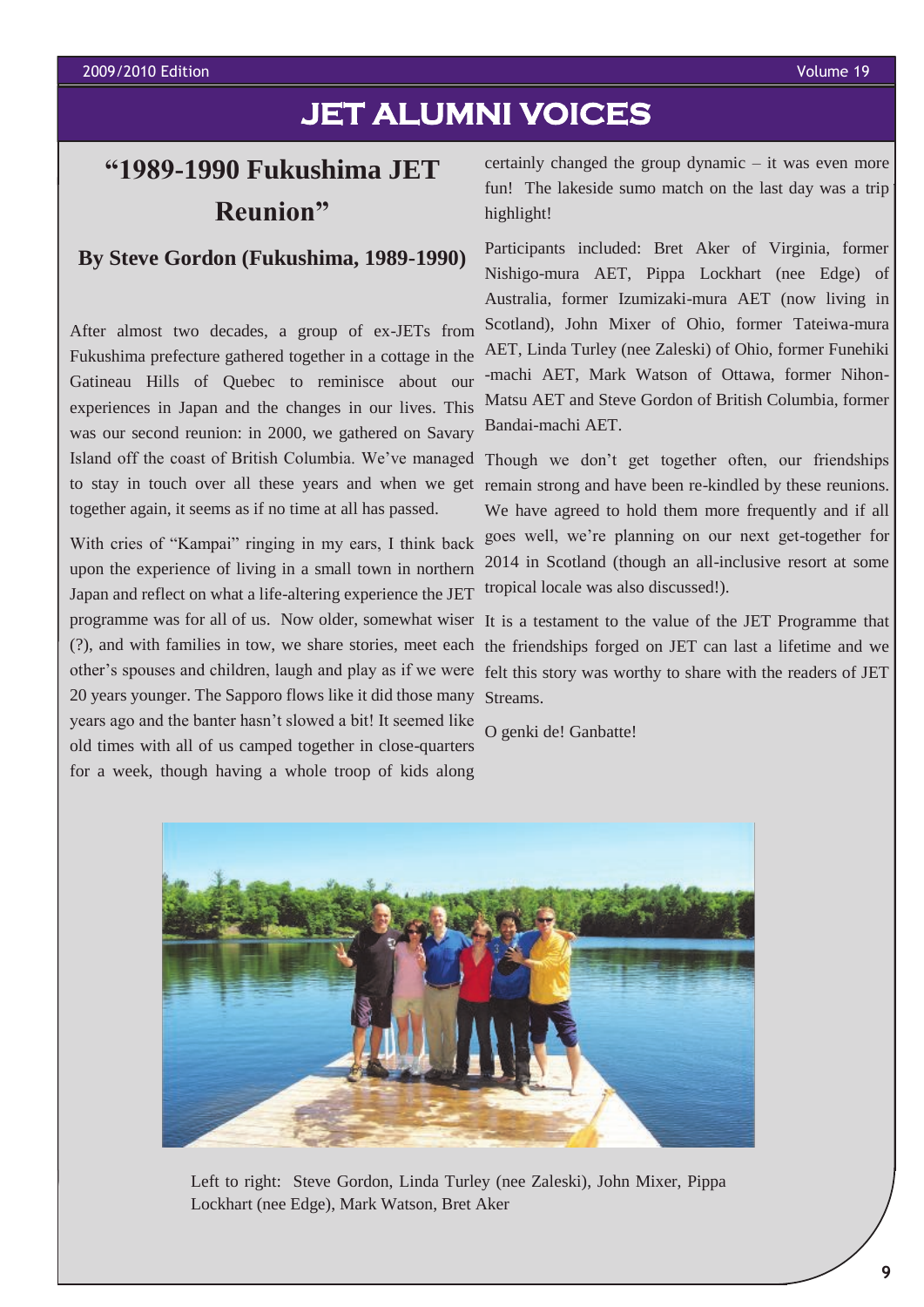#### Volume 19 2009/2010 Edition

## **Setting up a JETAA Chapter**



**Would you like to join the JET Alumni Association but live in a country or area which does not have a JET Alumni Association Chapter?**

**We can help you to get started setting up a chapter local to you.**

**Here's how…**

## **1. You will need to find some local members**

This can be accomplished via word of mouth, and also with the help of your local Japanese consulate. From there you can start to build your membership numbers slowly.

## **2. You'll need to set up a working group**

This will include you and anyone else keen on helping you get things set up. This need not be a formal committee at this stage, although later on, when you get bigger, you will want to appoint a Chair, Treasurer and Secretary.

### **3. You need to think about the kind of activities you would like to do**

Depending on where you are and how many people are around, you can hold various events:

- Japanese cultural events hanami, cookery, ikebana, taiko
- Social events
- Pre-departure events (for people about to go on in touch? JET)
- Careers/networking events
- Welcome back night (for returnees)
- Japanese language lessons
- Newsletters and email forums

## **4. You can apply to become a member of JETAA International**

This is the umbrella organisation for JETAA chapters and we will be happy to welcome you into the group. Membership of JETAA-I means that you can participate in regional meetings with other chapters, use the JETAA logo, access resources and advice and network with other chapters and members.

## **5. You can apply for funding for activities**

Funding for activities may be obtained from CLAIR, as they provide funds to chapters with over 50 members. If you have fewer than 50 members, there may be other ways you can get help. Japanese consulates may also provide funds for various cultural events - you will need to liaise with your local consulate.

## **6. You can look at what other chapters are doing**

The JETAA website is a great place to start ([www.jetalumni.org\)](http://www.jetalumni.org/). We are currently working hard on getting lots of new resources on to this site, including advice on accessing funding, chapter newsletters, templates for planning events, event brochures and pre-departure guides. From this site, you can also visit other JETAA chapter websites around the world.

#### **7. You will need to set up a database of members**

A simple spreadsheet can be used. For chapters that require funding from CLAIR, keeping a detailed and up-to-date list is essential.

#### **8. You could set up a website**

The [www.jetalumni.org](http://www.jetalumni.org/) site can host your website but you will need someone to create a website for you so it can be uploaded.

Sounds like a lot to do? Don't be concerned as we can help you with everything! JETAA International has a group of people dedicated to helping ex-JETs set up new chapters anywhere in the world. If you are interested, why not get

Contact Michelle Fox, JETAA International Chair, at [chair@jetalumni.org.](mailto:jetaai.chair@googlemail.com)

<sup>1</sup>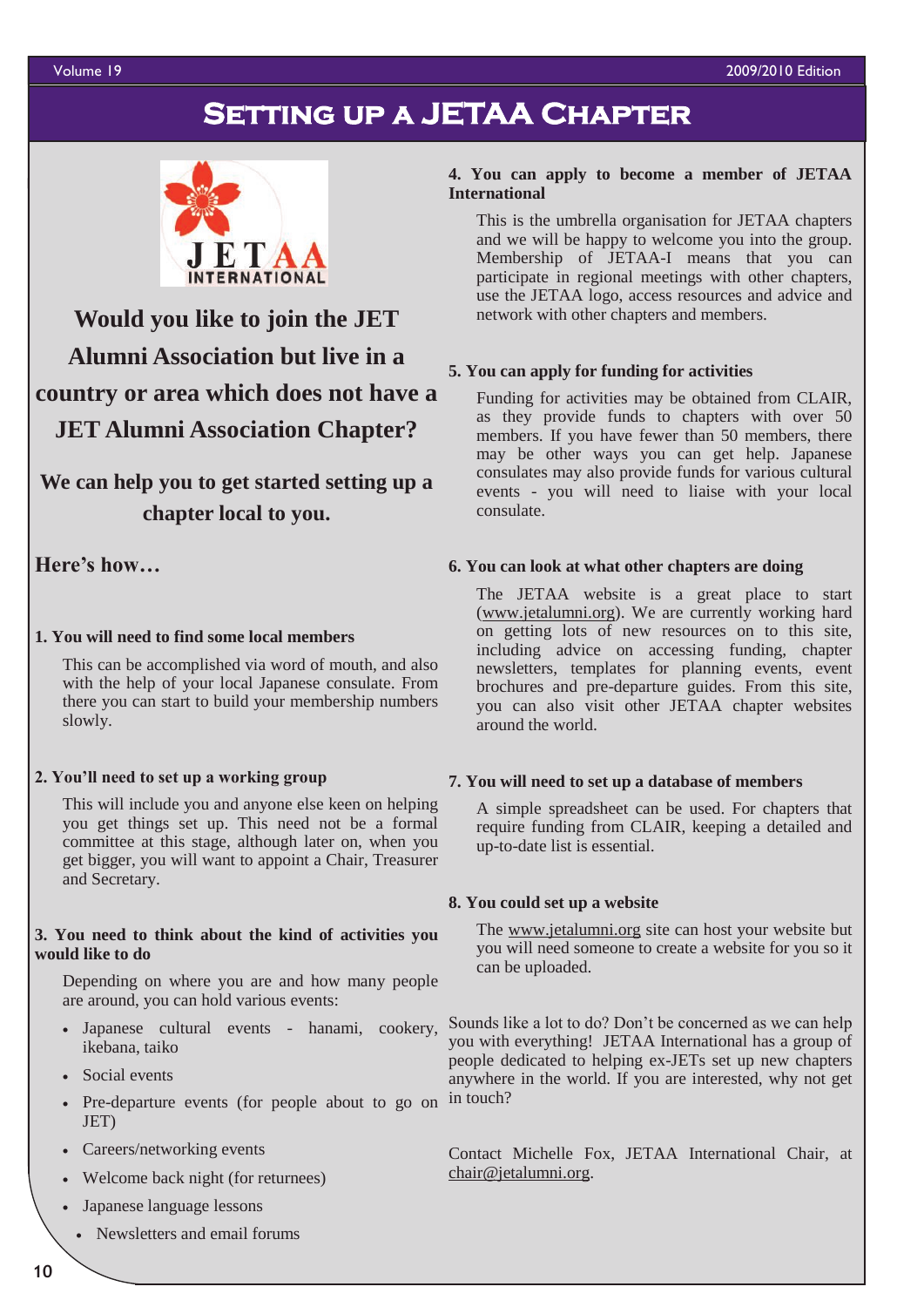## **JETAA Chapter Contact Information**

## **Australia**

**AU1-Sydney** Sharon van Etten sydney.president@jetalumni.org www.sydneyjetaa.org

#### **AU2-Victoria/Tasmania/South Australia (Melbourne)**

Zosia Romanowski president.melbourne@jetalumni.org www.jetalumni.org/melbourne

**AU4-Western Australia** Nick John jetaawa.president@gmail.com www.want.jetalumni.org

**AU5-Canberra** Murray Woodford woodford\_murray@yahoo.com.au www.canberra.jetalumni.org

**AU6-Queensland** Michael Jennings president@jetaaqld.org www.jetaaqld.org

**Brazil BR1-Brazil** Cristiane Hayato crismegu2403@gmail.com

**Canada CN1-Ottawa** Lisa Mallin jetaaottawa@yahoo.ca http://ottawa.jetaa.ca

**CN2-Toronto** Natalie Bay & Glen Morales jetaa.toronto@gmail.com www.toronto.jetaa.ca

**CN3-Quebec Atlantic** Moti Lieberman jetaa.qa@gmail.com http://qa.jetaa.ca

**CN4-Manitoba-Saskatchewan (Winnipeg)** man.sask.jetaa@gmail.com

**CN5-Northern Alberta**  (**Edmonton)** Megan Jones najetaaexecutive@gmail.com www.najetaa.jetaa.ca

www.mansask.jetaa.ca

**CN6-British Columbia/Yukon**  (**Vancouver)** Greg Joughin president@jetaabc.ca www.jetaabc.ca

**CN7-Southern Alberta (Calgary)** Ming Ko sajetaa@gmail.com www.sajetaa.org

### **France**

**FR1-France** Yvonne Chu-Kit jetaafrance@yahoo.fr www.france.jetalumni.org

**Germany GR1-Germany** Frank Bender genki-sport@gmx.de www.germany@jetalumni.org

**Ireland IR1-Ireland** Neil Maher jetaaireland@yahoo.com

**Jamaica JM1-Jamaica** Kay Dunkley keiosakasama@yahoo.com www.jamaica.jetalumni.org

## **Japan**

**JP1-Eastern Japan** John Ghanotakis john@jetaa.com www.jetaa.com

**JP2-Western Japan** S. McIntire Allen chair@jetaa.jp www.jetaa.jp

#### **JP3-Tokyo**

Byron Nagy chair@jetaa-tokyo.org www.jetaa-tokyo.org/

**New Zealand NZ1-Wellington** Katy Mcteigue jetaawellington@gmail.com

www.jetaawgtn.org.nz

**NZ2-South Island** Simon Lafaele jetaasiweb@hotmail.com www.southisland.jetalumni.org

**NZ3-Auckland** Shelley Butt president.auckland@jetalumni.org http://auckland.jetalumni.org

**Dunedin (NZ2 sub-chapter)** Jennifer Young jetaadunedin@gmail.com

**Korea KR1-South Korea** Park Sung Hee www.jetaakorea.org

**Russia RS1-Russia** Vyacheslav Li slavali@hotmail.com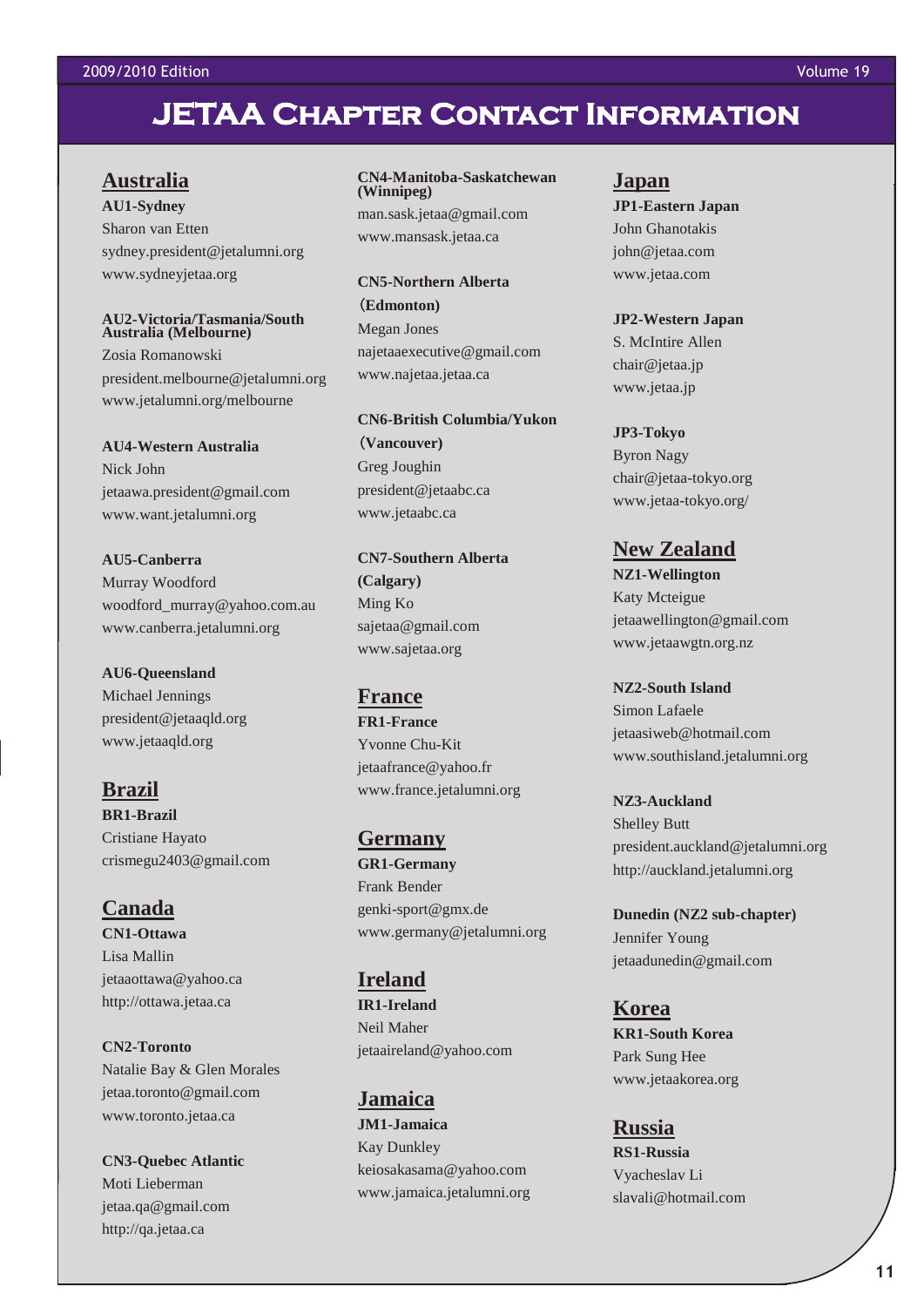## **JETAA Chapter Contact Information**

## **Singapore**

secretaryjetaasingapore@gmail.com http://groups.yahoo.com/group/ jetaasingapore/

## **South Africa**

**SA1-South Africa** Nicky Furniss jetaasa@yahoo.com

## **United Kingdom**

**EW1-London** Josy Audigier london@jetaa.org.uk www.jetaa.org.uk

**EW2-Midlands** Alan Lam midlands@jetaa.org.jp www.jetaa.org.uk

**EW3-Northwest** Helen Tamura helen.tamura@yahoo/.co.uk

**EW4-Wales** Charlotte Evans charlottepa2003@yahoo.co.uk

**SC1-Scotland and Northern England (Edinburgh)** Anne Grieve scotland@jetaa.org.uk

**NI1-Northern Ireland** Elaine Mulholland elaine\_mulholland@yahoo.com www.jetaa.org.uk

## **United States**

**US1-Washington** Michelle Spezzacatena president@dc.jetalumni.org www.dc.jetalumni.org

**US2-New York (Philadelphia)** Megan Miller president@jetaany.org www.jetaany.org

**US3-New England (Boston)** Justin Nawrocki president@nejetaa.org www.nejetaa.org

**US4-Southeast (Atlanta)** Alex Brakebill alexbrakebill@yahoo.com www.jetaase.org

**US5-Mid-South (New Orleans)** Mike Brinkman (Treasurer) gwave120@hotmail.com www.no.jetalumni.org

**US6-Florida (Miami)** Tom Gregorich floridajetaa@gmail.com www.florida.jetalumni.org

**US7-Chicago** president.jetaachicago@gmail.com www.chicago.jetalumni.org

**US8-Kansas City** Warren McAllen chapter\_rep@heartlandjetaa.org www.heartlandjetaa.org

**US9-Houston** Chieko B.E. Rothengass chiekorothengrass@hotmail.com www.jetaa9.com

**US10-Rocky Mountain (Denver)** John McMillen president@rmjetalumni.org www.rmjetalumni.org

**US-11 Pacific Northwest (Seattle)** pnwjetaa.president@yahoo.com www.pnwjetaa.org

**US12-Portland** officers@jetaaportland.com www.jetaaportland.com

**US13-Northern California (San Francisco)** jet@cgjsf.org www.jetaanc.org

**US14-Southern California and Arizona (Los Angeles)** Kurtis Nakamura & Judith Li officers@jetaasc.org www.jetaasc.org

**US15-Hawaii (Honolulu)** jetaahawaii@gmail.com www.jetaahawaii.org

**US16-Alaska (Anchorage)** cjak@ak.net

**US17-Great Lakes (Detroit)** Scott Norman president.greatlakes@jetalumni.org www.greatlakes.jetalumni.org

**US18-Minnesota (Minneapolis)** Nichola Schoenfelder jetaa\_mn@yahoo.com www.minnesota.jetalumni.org

**US19– Music City (Nashville)** Ian Reynolds president.mc@jetalumni.org www.mc.jetalumni.org